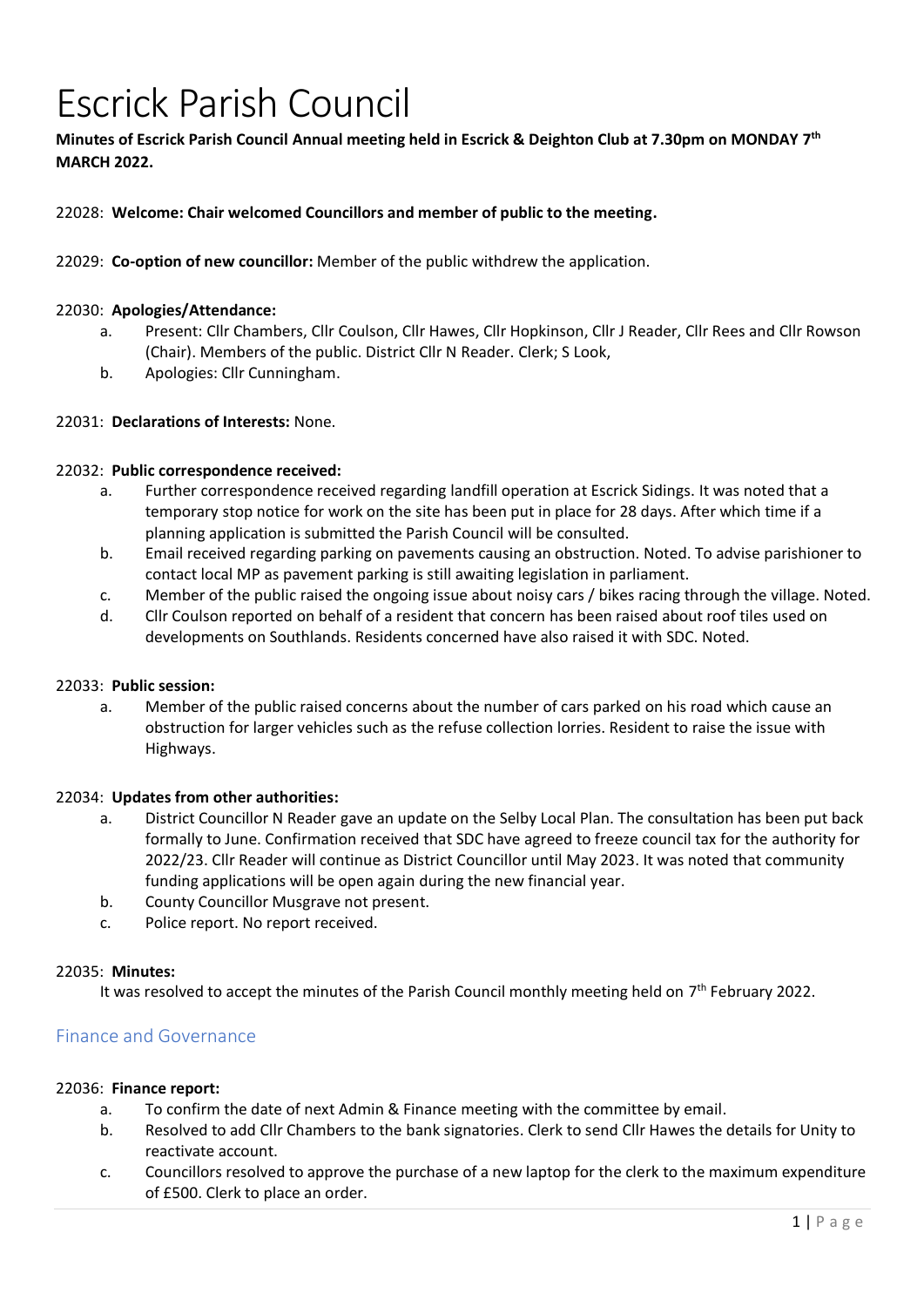d. It was resolved to note the following account balances and reconciliation and accept payments to be made:

|      |                                                     | <b>Current account</b>  | <b>Savings account</b> |  |
|------|-----------------------------------------------------|-------------------------|------------------------|--|
| ı.   | Account balances as reported at last meeting (as at | £4,929.61<br>£20,195.67 |                        |  |
|      | 26 <sup>th</sup> February 2022):                    |                         |                        |  |
| ii.  | Payments made since last meeting:                   |                         |                        |  |
|      | Escrick Park Estate- Escrick Playing Field rent     | $-£10.00$               |                        |  |
|      | S Look - Jan salary (2 hr overtime in Feb salary)   | -£                      |                        |  |
|      | S Look - Clerks Jan expenses                        | $-£18.00$               |                        |  |
| iii. | Payments made since last meeting under clerks       |                         |                        |  |
|      | delegated powers:                                   |                         |                        |  |
|      | Tiger print; NDP printing                           | $-E220.80$              |                        |  |
| iv.  | Receipts:                                           |                         |                        |  |
|      | Nil                                                 |                         |                        |  |
| v.   | Account balances as at 26 <sup>th</sup> Feb 2022:   | £4,277.05               | £20,195.67             |  |
| vi.  | Uncleared previously authorised payments:           | Nil                     |                        |  |

#### e. Routine payments to be made:

| viii. | S Look - Clerks Feb expenses                     | -f21.42 |
|-------|--------------------------------------------------|---------|
|       | S Look – Feb salary                              |         |
|       | Escrick & Deighton Club - room rental Sept-March | -£90    |

## f. Purchases / exceptional payments to be approved and made:

| $\sim$ $\sim$<br>$\sqrt{ }$<br> |  |  |  |
|---------------------------------|--|--|--|
|                                 |  |  |  |

## Policy & Governance

#### 22037: **Safety inspections:**

- a. Clerk confirmed that the weekly playground inspections and other quarterly H&S inspections have taken place.
- b. No changes to the risk assessments.

## Highways

#### 22038: **Highways: Skipwith Road**

a. Village Gateway Scheme is progressing. No timescale given for completion.

#### 22039: **Ongoing highways issues:**

- a. NYCC have completed works on disability access / dropped kerbs.
- b. 30mph sign on the corner of the A19 and Main Street near the fountain; NYCC confirmed that it will not be possible to put an arm onto the lamp column or the post due to their proximity to the carriageway. Councillors confirmed that they would still like to relocate the sign onto the lamp column but higher up. Clerk to contact Highways to organise it.
- c. Highways have confirmed that they cannot install white lines on the road up to Glebe Farm, Escrick surgery, the church car park and the Fat Abbot as in the Traffic Signs Regulations and General Directions it states that in order to add a centre line for give way markings the road needs to be 5.5m in width. Unfortunately, this road does not comply with the requirement. Councillors resolved to ask The Parsonage to refresh the existing road markings.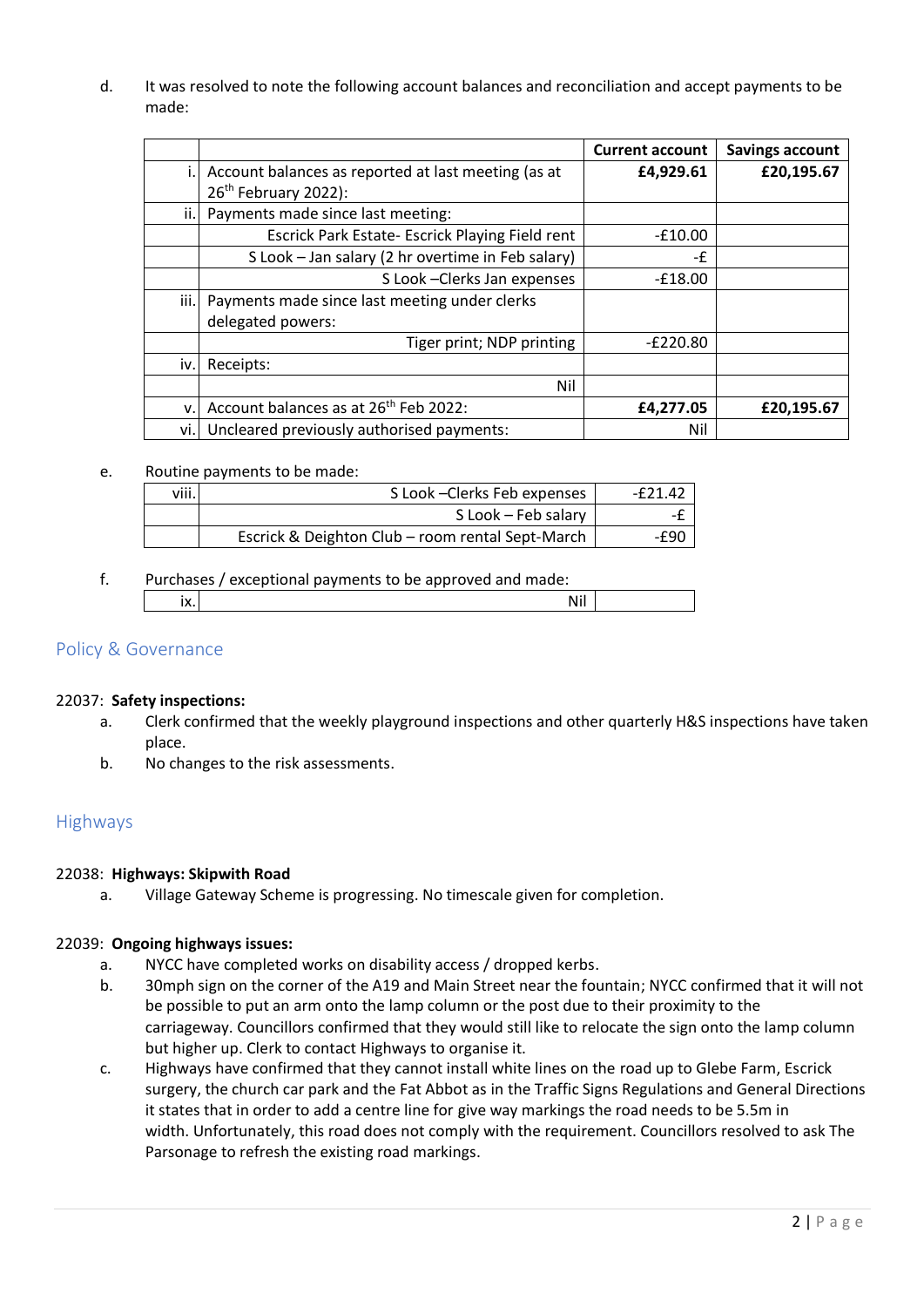## 22040: **Bus stops:**

- a. CYC have confirmed they have made a request to Arriva to change the bus fares. Arriva's service 415 is a commercial bus operation which receives no subsidy from either CYC or NYCC. City of York Council holds no contracts with Arriva. The 'All York' ticketing scheme is a commercial multi-operator ticketing scheme funded by the bus operators and administered by City of York Council. The scheme agreement, made in 2012, lists the final stop on the A19 where All York tickets are accepted as Deighton White Swan. Arriva declined the request to amend the stop list to include the new Escrick stop on the basis that nearly all of the passengers using the stop reside outside the City of York boundary. As CYC are simply the scheme administrator, the council does not have the power to compel operators to accept amendments to the scheme against their will.
- b. Cllr Rowson has met with CYC streetlighting to confirm full plans for the proposed new lighting at the bus stop on the A19. Awaiting confirmation in writing. Clerk to follow up.

# Maintenance

## 22041: **Maintenance issues:**

- a. Cllr Reader reported that the grit bins are fine. To arrange for the hedge pilings to be removed from behind the monument that were left by a volunteer. Resolved to request usual footpath sweeping is done by the contractor. Clerk to contact Ark to cut back hedges on Carr Lane and opposite Carr Lane when it needs doing. Report received of a slippery footpath between Skipwith Road and The Parsonage due to mulch on the ground. Clerk to report it to Escrick Park Estate.
- b. No update on the 'Appearance and environment' initiative.
- c. Councillors considered quotes received for tree work on the village green. Resolved that the contract would be awarded to Toby Johnson. Cllr Reader to contact them to confirm arrangements.
- d. A request was made by a resident to light up the monument blue and yellow in support of Ukraine but it was agreed that this is not possible as it is against parish council policy to support political issues.

## Planning

## 22042: **Planning, new applications: To resolve comments on the following applications.**

- a. 2022/0130/CPE. Narbeth, 10 Carr Lane, Escrick. Lawful development certificate for existing use of single storey side extension to existing dwelling. 'No objections' proposed by PWG.
- b. 2021/1484/HPA. Field View, Skipwith Road, Escrick. Rear single storey extension. 'No objections' proposed by the PWG

## 22043: **Planning determinations: To note determinations made since last meeting.**

a. 2022/0052/SCN. Land at Manor Farm Skipwith Road York YO19 6EQ. Installation of Ground Mounted Solar Farm Development. Request for a Screening Opinion. Confirmation that the application need not be accompanied by an Environmental Statement.

## 22044: **Planning working group**

- a. Update given by Cllr Coulson on planning reference 2021/1375/HPA (Grove House, Skipwith Road, placement of gas tank in garden) on the environmental agency response. Planning reference 2021/1466/FUL (Post Office Row). Cllr Coulson confirmed that amended plans are to be submitted.
- b. Planning Working Group terms of reference to be reviewed at the Annual Parish Council meeting.
- c. Further members of planning working group to be considered at the annual meeting.

## 22045: **Planning, Neighbourhood Plan:**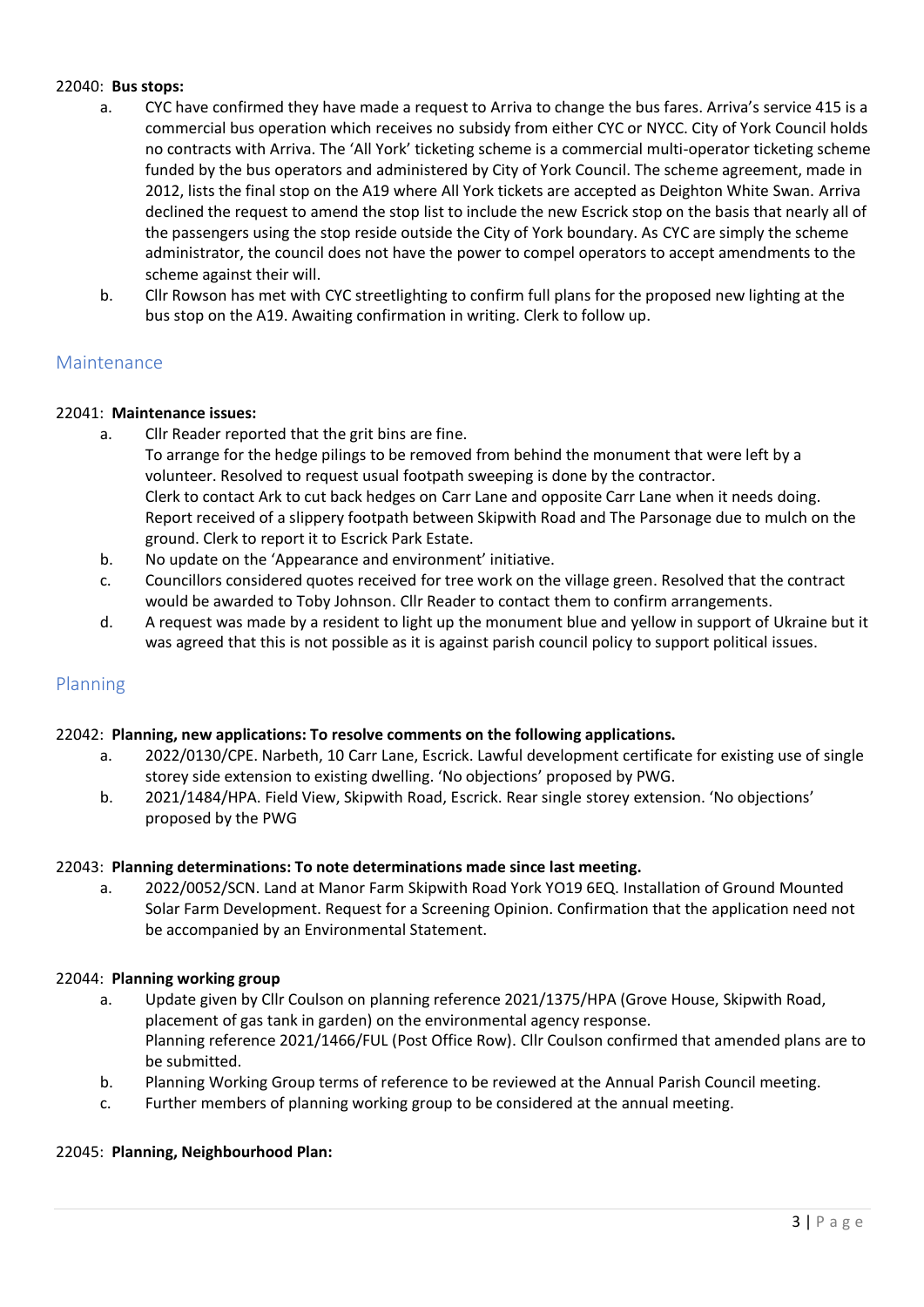a. Cllr Rees gave an update on the NDP. Formal public consultation is ongoing until  $14<sup>th</sup>$  April. A resident from Wheldrake has been in correspondence requesting contact to be made with Wheldrake Parish Council for further discussions on mutual issues.

## 22046: **Conservation Review:**

a. Final review has not been published yet. Concern raised about the consultation process and that feedback given by the parish council has not been included/amended.

# Other items

## 22047: **Village shop and pop-up Post Office:**

- a. Village shop update given by Cllr Hawes. Progress has been made. Electricity board have surveyed the site and provided a quote for a single supply.
- b. Cllr Rees is making progress arranging for a pop-up village Post Office service to be held in the committee room of the village hall for one hour per week. Entrance will need to be through the fire door in the main hall. To be advertised once arrangements have been confirmed.

## 22048: **Queen's Platinum Jubilee:**

- a. Jubilee events;
	- i. Cllr Cunningham not present. No further update.
- b. Jubilee Garden Initiative;
	- i. Councillors resolved to enter into an agreement with Escrick Park Estate to lease the jubilee garden land as part of the village green agreement. The estate have agreed to arrange for the existing trees to be removed and they will replace them with native species.
	- ii. Resolved to provide insurances including public liability and employers' liability for the volunteers working on the initiative. It was suggested that the volunteers may operate as a sub-group of the village green committee. To liaise with the Village Green Association.
	- iii. Resolved to act as the grant applicant for a Selby District AVS CSO, a District Councillor Community Grant and National Lottery Grant for the group and to hold and administer the funds received. The Parish Council noted the request for it to provide a contribution to the initiative, but requested a detailed breakdown from the jubilee group what funding they require from the PC with a breakdown of what it will be spent on.

## 22049: **Councillor conduct:**

a. Councillors to consider ways of working more effectively together after the May elections.

## 22050: **Correspondence received:**

- a. YLCA; White Rose Updates and general correspondence. Noted.
- b. IPV Flexgen; public consultation 10<sup>th</sup> March, between 12pm and 8pm. Escrick & Deighton Club. Noted.
- c. Request to use the village green for Scarecrow Festival organised by the YCWA over the weekend of 24th / 25th September. Resolved to approve request providing they have got their own insurance.
- d. Information Commissioners Office Registration certificate. Noted.
- e. NYCC; update on progress towards a new single council for North Yorkshire. Noted.

## 22051: **Parish Council Elections 2022:**

- a. Parish Council election procedure for May 2022 circulated by email to councillors.
- b. Some councillors nomination papers received by the clerk to take to SDC offices. Cllr Rowson and Cllr Reader reported that they will not be standing for re-election.

## 22052: **Comments from public present on agenda items:**

a. No comments from member of the public present.